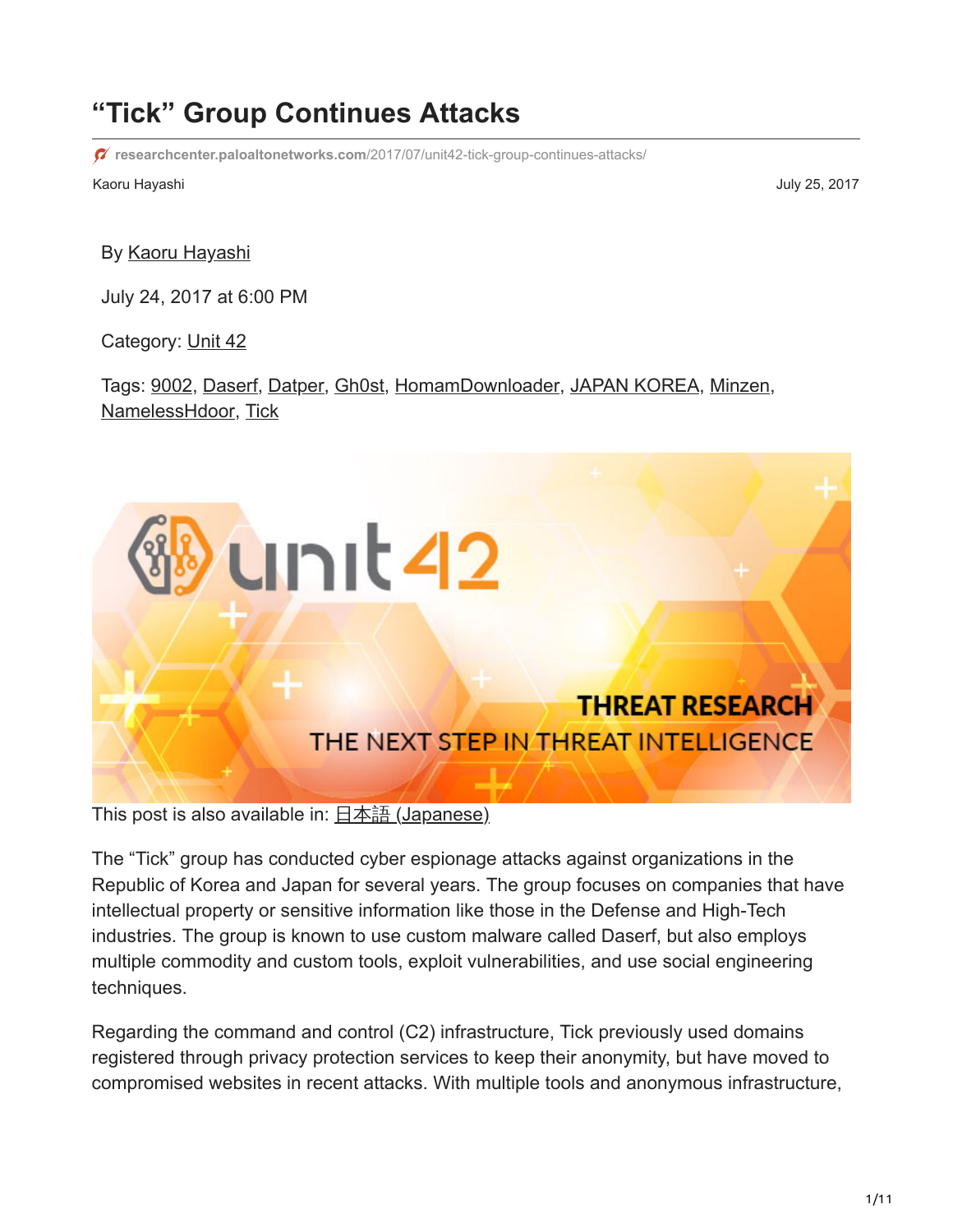they are running longstanding and persistent attack campaigns. We have observed that the adversary has repeatedly attacked a high-profile target in Japan using multiple malware families for the last three years.

# **Tick Tools**

[Symantec](https://www.symantec.com/connect/blogs/adobe-zero-day-used-ladyboyle-attack) was first to publicly report on Tick, followed by [LAC](https://www.lac.co.jp/english/report/2016/11/04_cgview_01.html) in 2016. These reports discussed the group's malware, Daserf (a.k.a Muirim or Nioupale) and some additional downloader programs. Though Daserf wasn't a popular attack tool at the time of publishing the two reports, it dates back to at least 2011. Using [AutoFocus,](https://www.paloaltonetworks.com/products/secure-the-network/subscriptions/autofocus) we were able to identify the link among Daserf and two other threats, 9002 and Invader. These threats shared infrastructure between July 2012 and April 2013.



*Figure 1 Sharing C2 servers among threats*

Invader (a.k.a Kickesgo) is a backdoor that injects its main code into a legitimate process, such as explorer.exe, and has following functions:

- Logs keystrokes and mouse movement
- Captures screenshots
- Opens cmd.exe shell
- Enumerates processes
- Executes programs
- Removes itself
- Enumerates all opening TCP and UDP ports

9002 is the infamous RAT frequently seen in targeted attacks reported by various security vendors, including [Palo Alto Networks](https://blog.paloaltonetworks.com/tag/9002/). Interestingly, the C2 servers linking 9002 to Daserf were described in the report of an Adobe Flash Zero-day attack from [FireEye](https://www.fireeye.com/blog/threat-research/2013/02/lady-boyle-comes-to-town-with-a-new-exploit.html) in 2013. These domains were registered through the privacy protection services in 2008 and 2011.

- kriregh.sacreeflame[.]com
- lywja.healthsvsolu[.]com

Though we don't know the targets of these malware samples at the time of writing this article, we suspect the same group is behind these threats for a number of reasons. The samples of Daserf that shared infrastructure were submitted to VirusTotal only from Japan multiple times in 2013. As noted in a later section, another Invader sample shared different C2 servers with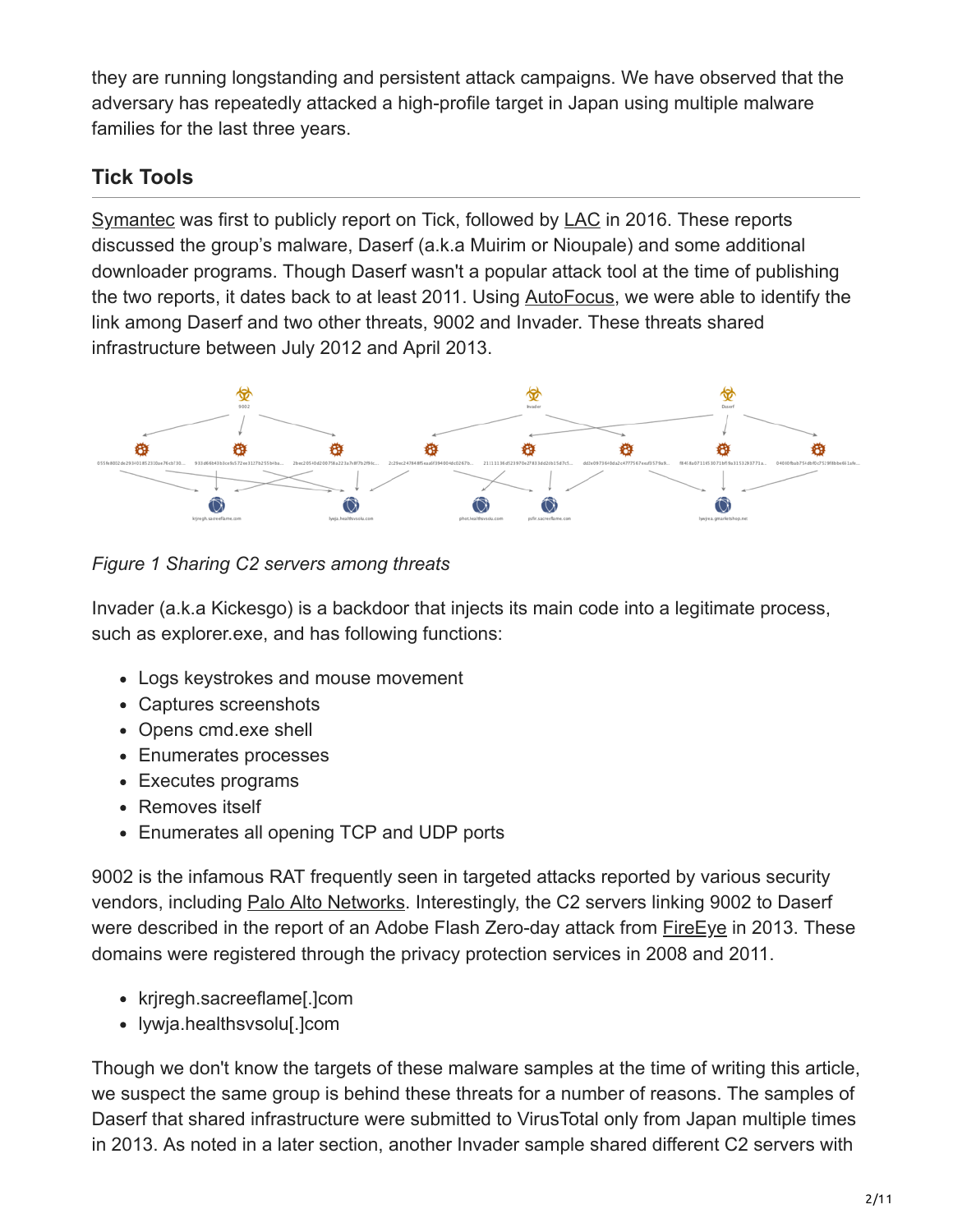Daserf. Symantec reported that Tick exploited additional Adobe Flash and Microsoft Office vulnerabilities. [SecureWorks s](https://www.secureworks.jp/resources/rp-bronze-butler)aid the adversary group is abusing a previously undisclosed vulnerability in Japanese Software Asset Management system on endpoints. Therefore, Tick or their digital quartermaster is capable of deploying new and unique exploits.

## **Minzen and Nameless Backdoor**

In July 2016, we identified a compromised website in Japan that was hosting a Daserf variant. The web server was also a C2 server for another threat, Minzen (a.k.a, XXMM, Wali, or ShadowWali). The threat often uses compromised web servers in Japan and the Republic of Korea.

As [Kaspersky](https://securelist.com/blog/research/78010/old-malware-tricks-to-bypass-detection-in-the-age-of-big-data/) and [Cybereason](https://www.cybereason.com/labs-shadowwali-new-variant-of-the-xxmm-family-of-backdoors/) recently posted, Minzen is a modular malware that has both 32-bit and 64-bit components in its resource section or configuration data in its body. One of the Minzen samples (SHA256:

9374040a9e2f47f7037edaac19f21ff1ef6a999ff98c306504f89a37196074a2) found in the Republic of Korea in December 2016 installs simple backdoor module as a final payload on a compromised computer. It opens a TCP port and receives commands from a remote attacker. According to the debug path in the body, the author of the tool called it "NamelessHdoor," and its internal version is identified as "V1.5."

db 'C:\Users\123\Documents\Visual Studio 2010\Projects\shadowDoor\Rel'; PdbFileName 0040D6D8 db 'ease\NamelessHdoor.pdb',0 0040D6D8

### *Figure 2 Debug path left in the backdoor module in Minzen*

The payload is based on "Nameless Backdoor" which has been publicly available for more than ten years. The oldest code we could identify was hosted on a famous Chinese source code sharing site since 2005. The author of the NamelessHdoor appears to have created additional versions of the Nameless Backdoor by removing unnecessary functions, and added open-source DLL injection code from [ReflectiveDLLLoader](https://github.com/stephenfewer/ReflectiveDLLInjection).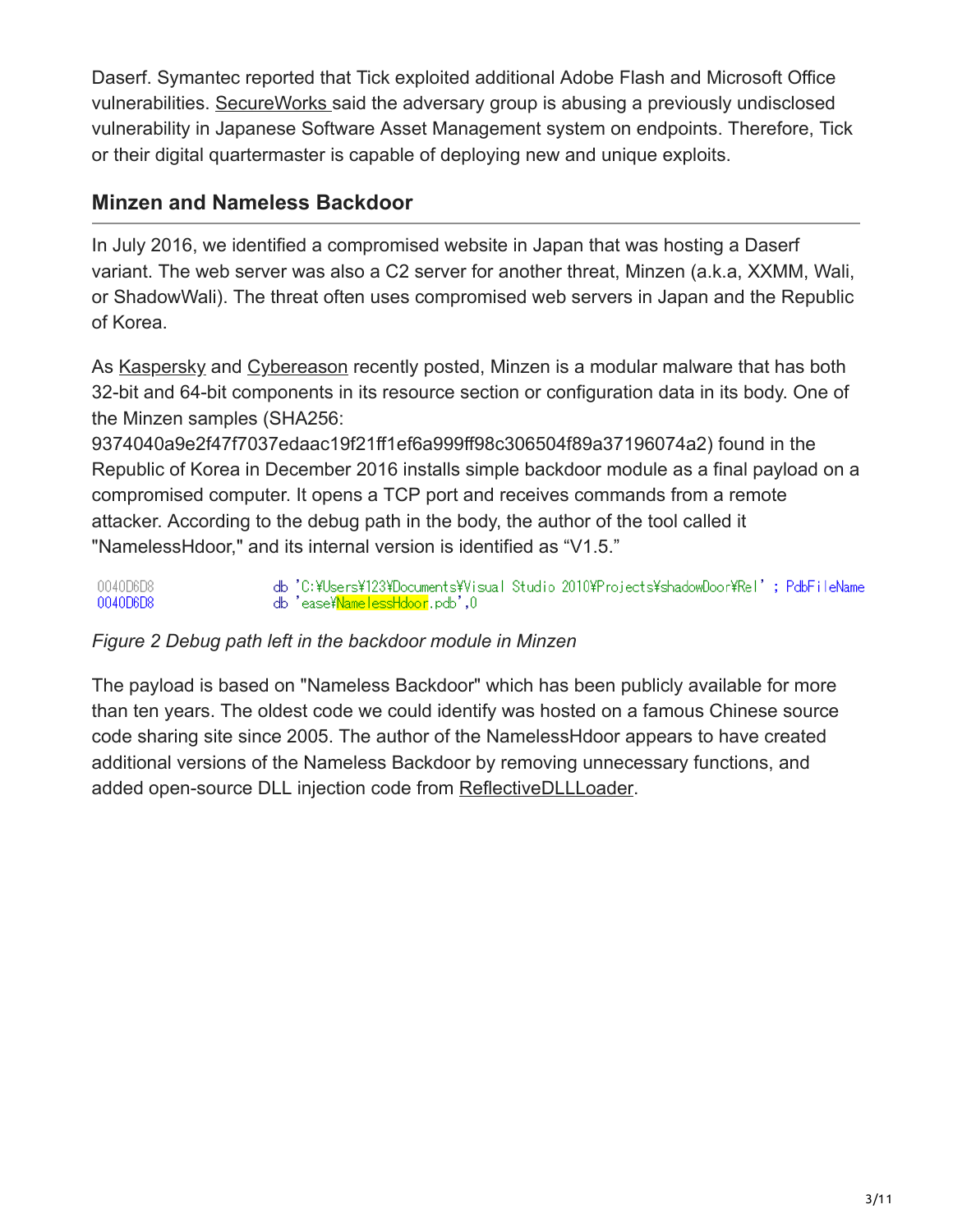### 051017NameLess114

| 木马 源代码 开源 木马 nameless v1.14 backdoor                                                                                                                                     |  |  |  |  |
|--------------------------------------------------------------------------------------------------------------------------------------------------------------------------|--|--|--|--|
| 上下载(461)<br>▲ 赞(0)<br> ● 踩(0)<br>● 评论(0)<br>● 收藏(0)                                                                                                                      |  |  |  |  |
| 所属分类: Windows编程                                                                                                                                                          |  |  |  |  |
| 开发工具: Visual C++                                                                                                                                                         |  |  |  |  |
| 文件大小: 110KB                                                                                                                                                              |  |  |  |  |
| <b>下载次数: 461</b>                                                                                                                                                         |  |  |  |  |
| 上传日期:2005-11-29 17:50:25                                                                                                                                                 |  |  |  |  |
|                                                                                                                                                                          |  |  |  |  |
| 木马代码 NameLess BackDoor V1.14(稳定版)源代码 , 十分珍贵的东西,强烈建议下载. 感谢作者的<br>说明:<br>开源                                                                                                |  |  |  |  |
| (Trojan code NameLess BackDoor V1.14 (stable version) source code, a very precious things,<br>it is strongly recommended to download. Thanks to the open-source authors) |  |  |  |  |
|                                                                                                                                                                          |  |  |  |  |

#### *Figure 3 Nameless Backdoor posted on Chinese Source File Sharing Site*

There is minimal public information regarding the Nameless Backdoor, except for the interesting report from [Cyphort](https://www.cyphort.com/multiple-malwares-used-to-target-an-asian-financial-institution/) in 2015. The researcher of the company analyzed multiple threats, including Invader, Nioupale(Daserf) and Hdoor found in an attack against an Asian financial institution. We examined the sample described in the report as Hdoor and found it's a previous version of the NamelessHdoor we discovered in the Minzen sample, but without support for DLL injection.

| text:00401649. | lea  | edx, [esp+43Ch+LibFileName]                                                                                           |
|----------------|------|-----------------------------------------------------------------------------------------------------------------------|
| text:0040164D. | push | offset $aZf0za$ ; " $zF((0za$ "                                                                                       |
| text:00401652. | push | edx                                                                                                                   |
| text:00401653. | mov  | edi, eax                                                                                                              |
| text:00401655. | call | simple_substitution_cipher                                                                                            |
| text:0040165A. | mov  | ebx, ds:GetProcAddress                                                                                                |
| text:00401660. | add  | $\mathsf{esp},\; 8$                                                                                                   |
| text:00401663. | lea  | eax, [esp+43Ch+LibFileName]                                                                                           |
| text:00401667. | push | and the state of the state of the state of the state of the state of the state of the state of the state of th<br>eax |
| text:00401668  | push | ; hModule<br>edi                                                                                                      |
| text:00401669. | call | ebx GetProcAddress                                                                                                    |

*Figure 4 Strings in NamelessHdoor sample found in 2015*

### **Shared Infrastructure and Cipher Code with Custom Gh0st**

Other interesting samples in the report are dllhost.exe and Shell64.dll. We don't have the same files but found possible variants close to their description in the article. These include the following: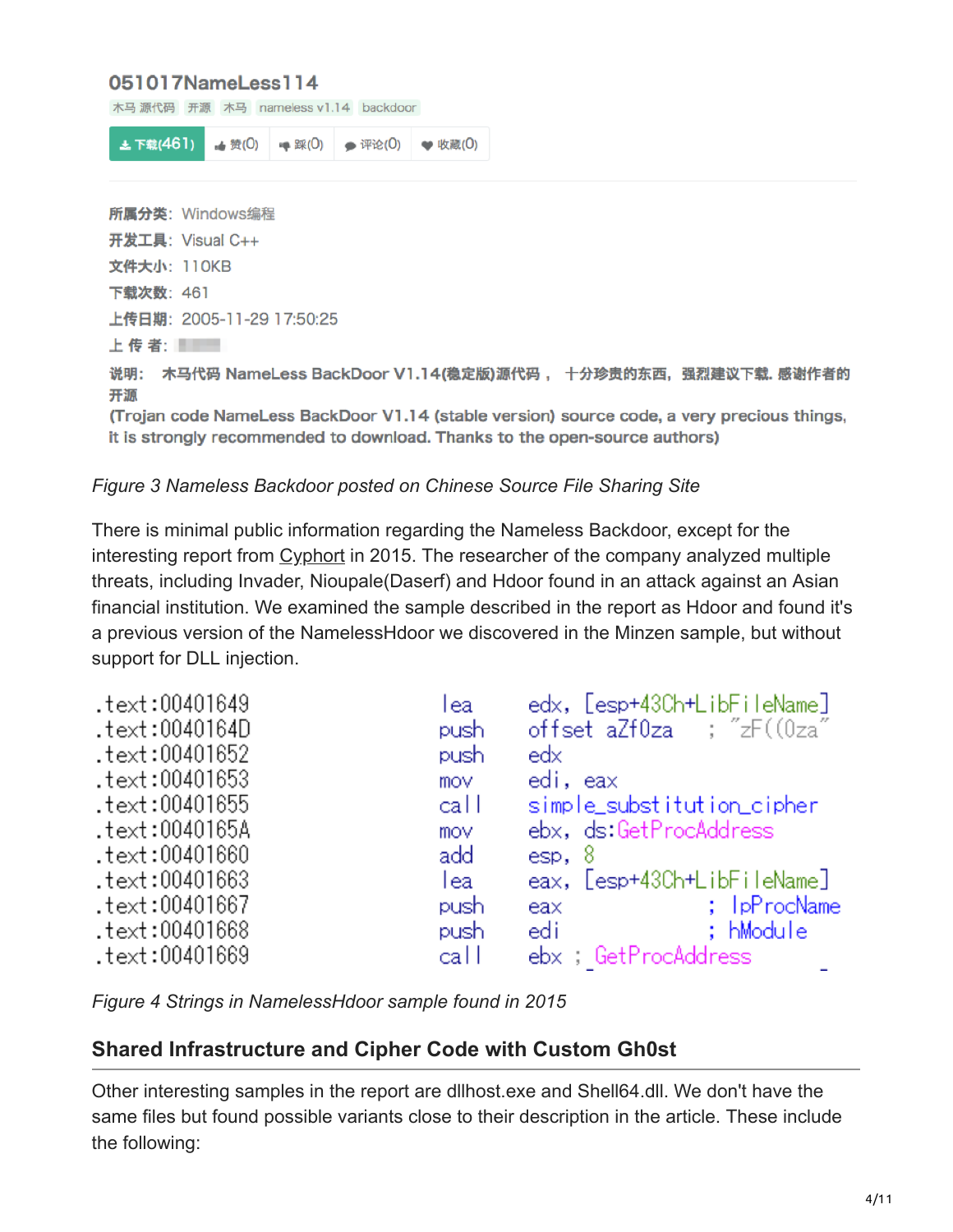- Executable files that connect to the same remote server, blog.softfix.co[.]kr:80, download a DLL file and execute the 'lowmain' export function.
- DLL files have 'lowmain' and 'main' exports.

It turned out that the DLL files we found are a custom variant of Gh0st RAT, and the EXE files download the RAT. Since the source code is publicly available, Gh0st RAT has been used by multiple actors for years.

The domain, softfix.co[.]kr was registered in 2014. One of subdomains, news.softfix.co[.]kr was the C2 server of Daserf (SHA256:

9c7a34390e92d4551c26a3feb5b181757b3309995acd1f92e0f63f888aa89423). Another subdomain, bbs.softfix.co[.]kr was hosted on same IP address as bbs.gokickes[.]com, which was reported as the C2 server of Invader by Cyphort. We also identified www.gokickes[.]com was the C2 of another Invader variant (SHA256:

57e1d3122e6dc88d9eb2989f081de88a0e6864e767281d509ff58834928895fb).

In addition to the infrastructure, the attacker also shared code. The Gh0st downloaders employ simple substitution ciphers for hiding strings.

| text:00401649. | lea  | edx, [esp+43Ch+LibFileName] |
|----------------|------|-----------------------------|
| text:0040164D. | push | offset aZf0za ; "zF((0za"   |
| text:00401652. | push | edx                         |
| text:00401653. | mov  | edi, eax                    |
| text:00401655. | call | simple_substitution_cipher  |
| text:0040165A. | mov  | ebx, ds:GetProcAddress      |
| text:00401660. | add  | $\text{esp}, 8$             |
| text:00401663. | lea  | eax, [esp+43Ch+LibFileName] |
| text:00401667. | push | ; IpProcName<br>eax         |
| text:00401668. | push | ; hModule<br>edi            |
| text:00401669. | call | ebx ; GetProcAddress        |

*Figure 5 Decryption code in Gh0st Downloader*

The cipher converts one character to another based on a substitution table, which can be seen below. As an example, the character 'K' in plain text is changed to '5' in cipher text, 'h' is converted to 'j' and so on. The string 'connect' was encoded to 'zF((0za' using this table.

| Text   | characters                                                           |
|--------|----------------------------------------------------------------------|
| plain  | KhL9V1ds5Z"QnfNC&Fb8xGr-()<>[1{} +THce;0%7Oiz#W DE6qS?               |
| text   | aw./BJlk.yUPigl ^@\$*tumYA'p2RoX=v_:M43                              |
| cipher | 5j2Cnx^@\$*(){} +mX k3DK'LGchHNPgZ,z0T8 sRU7)<>"[IBpdfl#%bu;yt-YeoW? |
| text   | 4vAMQVa.6qJi:=wFO9&/1ESr                                             |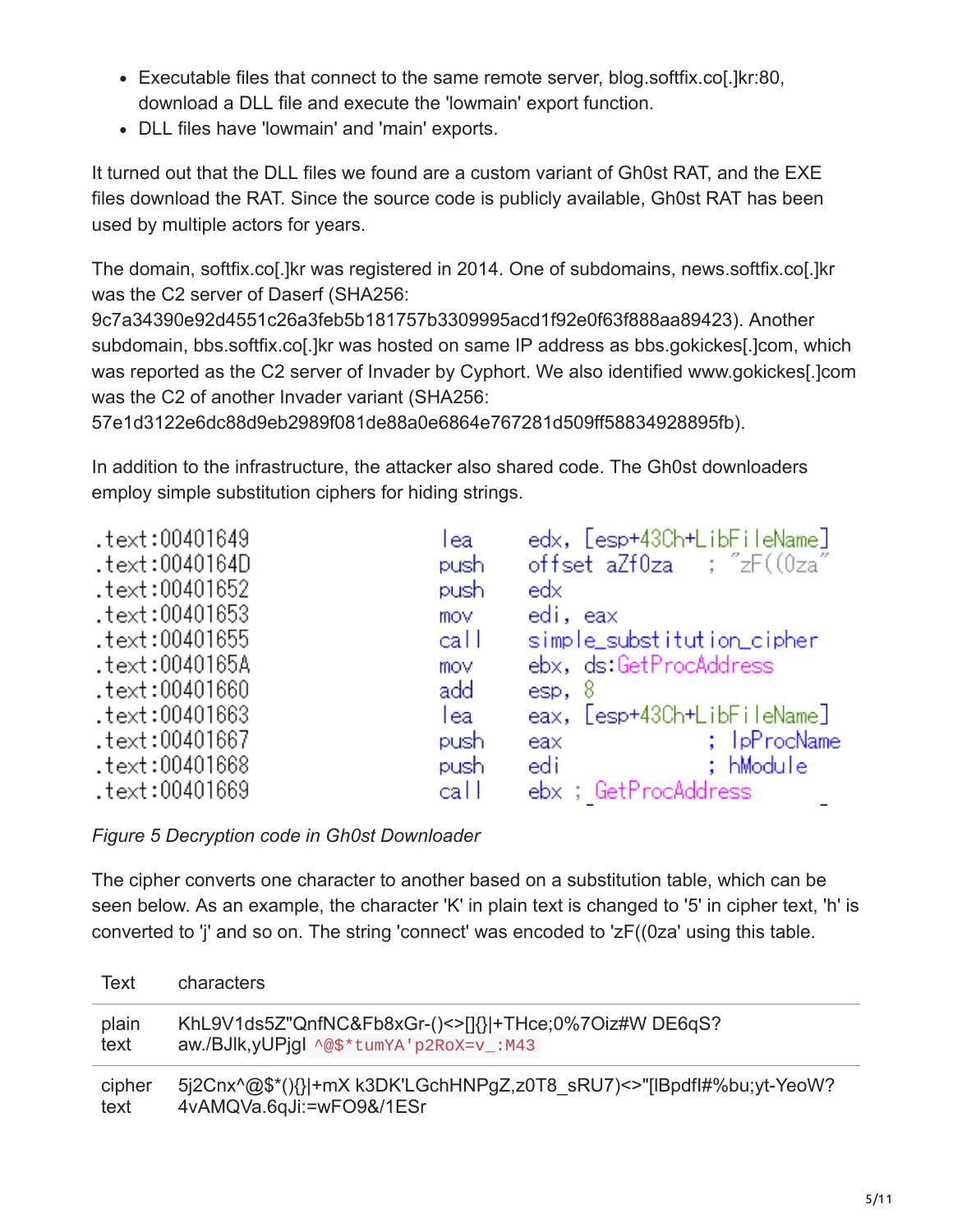### *Table 1 Substitution Table used in Gh0st Downloader*

The following Python script can decipher the encoded string.

```
1
   plaintext = "KhL9V1ds5Z\"QnfNC&Fb8xGr-()<&gt;[]{}|+THce;0%7Oiz#W
```

```
2
    DE6qS?aw./BJlk,yUPjgI\`^@$*tumYA'p2RoX=v :M43"
```

```
3
    ciphertext = "5j2Cnx\`^@$*(]{}|+mX k3DK'LGchHNPgZ,z0T8_sRU7)<&gt;\"
```

```
4
   [IBpdfl#%bu;yt-YeoW?4vAMQVa.6qJi:=wFO9&/1ESr"
```

```
5
```

```
6
    enc_string = "zF((0za")
```

```
7
8
    dec strings = "
```

```
9
    for c in enc_string:
```
10 dec\_strings += plaintext[ciphertext.find(c)]

print dec\_strings

The exact same table for simple substitution cipher is used in a variant of Daserf (SHA256: 01d681c51ad0c7c3d4b320973c61c28a353624ac665fd390553b364d17911f46). We also found a very similar table in other Tick tools. Since the strings are unique to these threats, we believe a developer linked to the group built these tools. Because of the shared domains and code, we believe the incident reported by Cyphort have ties to Tick. The following tables were identified for their associated malware samples:

## Minzen

(SHA256:26727d139b593486237b975e7bdf93a8148c52d5fb48d5fe540a634a16a6ba82):

- 1 plain text = "5j2Cnx`^@\$\*(]{}|+mX k3DK'LGc!hHNPgZ,z0T8\_sRU7)<&gt;"
- 2 [IBpdfl#%bu;yt-YeoW?4vAMQVa.6qJi:=wFO9&/1ESr" cipher text = "KhL9V1ds5Z"QnfNC&Fb8xGr-()<&gt;[]{}|+THce;0%7O!iz#W DE6qS?aw./BJlk,yUPjgI`^@\$\*tumYA'p2RoX=v :M43"

### Datper (SHA256:

7d70d659c421b50604ce3e0a1bf423ab7e54b9df361360933bac3bb852a31849):

- 1 plain text = "KhL9V1ds5Z"QnfNC&Fb8xGr-()<&gt;[]{}|+THce;0%7O!iz#W
- 2 DE6qS?aw./BJlk,yUPjgI`^@\$\*tumYA'p2RoX=v\_:M43" cipher text = "5j2Cnx`^@\$\*(]{}|+mX k3DK'LGc!hHNPgZ,z0T8\_sRU7)<&gt;" [IBpdfl#%bu;yt-YeoW?4vAMQVa.6qJi:=wFO9&/1ESr"

# **Spearphishing Email with Patched File Encryption Program**

We also identified another malware family, HomamDownloader, sharing some servers with Daserf. An overview of the connections among these threats is discussed in below.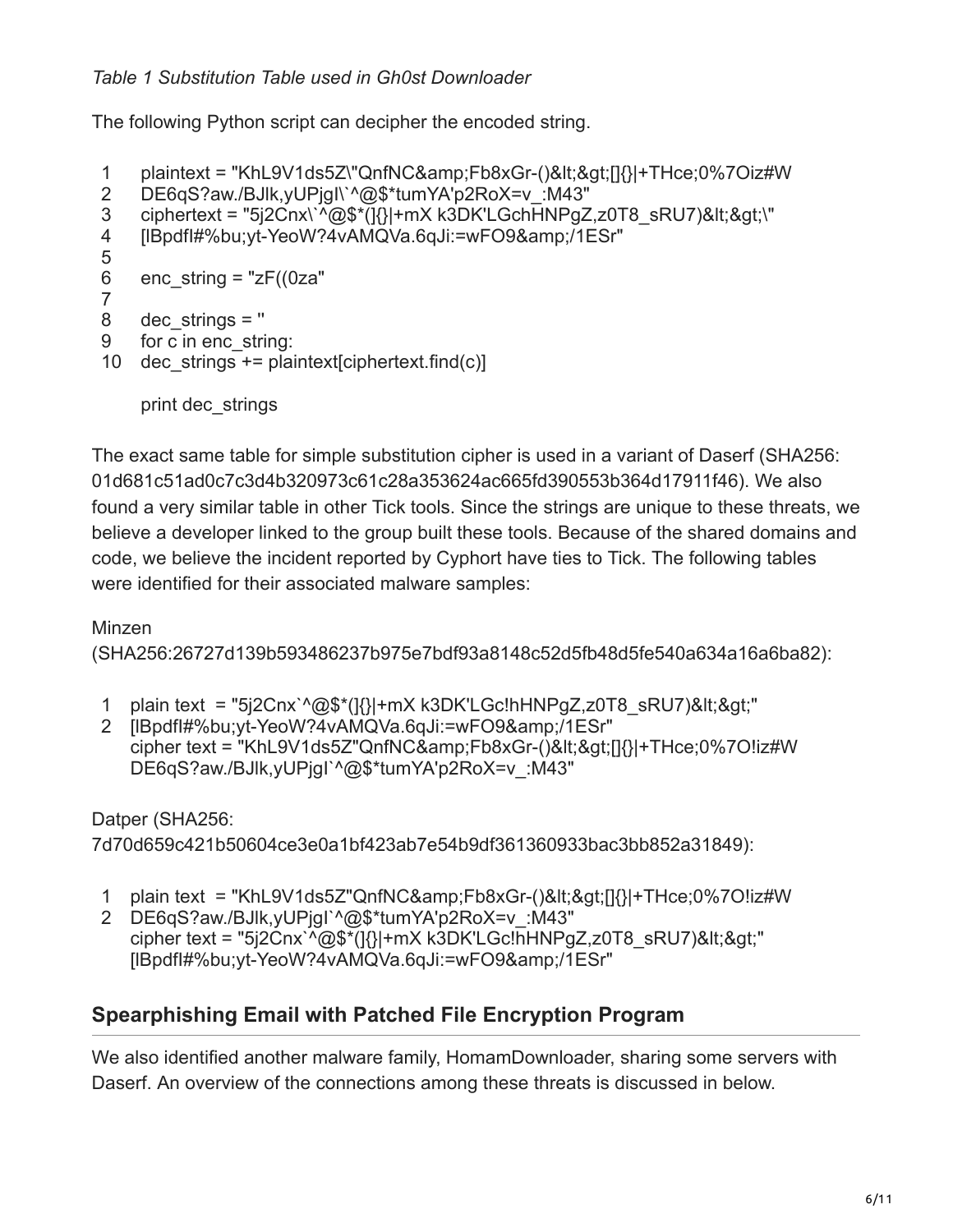

*Figure 6 Links among threats and servers*

HomamDownloader is a small downloader program with minimal interesting characteristics from a technical point of view. HomamDownloader was discovered to be delivered by Tick via a spearphishing email. The adversary crafted credible email and attachment after understanding the targets and their behavior.

The email below was sent from a personal email account with a subject line of "New Year Wishes on January 1st". The message asked the recipient to rename the attachment extension from ". X " to ".exe" and opening it with the password specified in the email to view the Happy New Year eCard in the correct and polite language.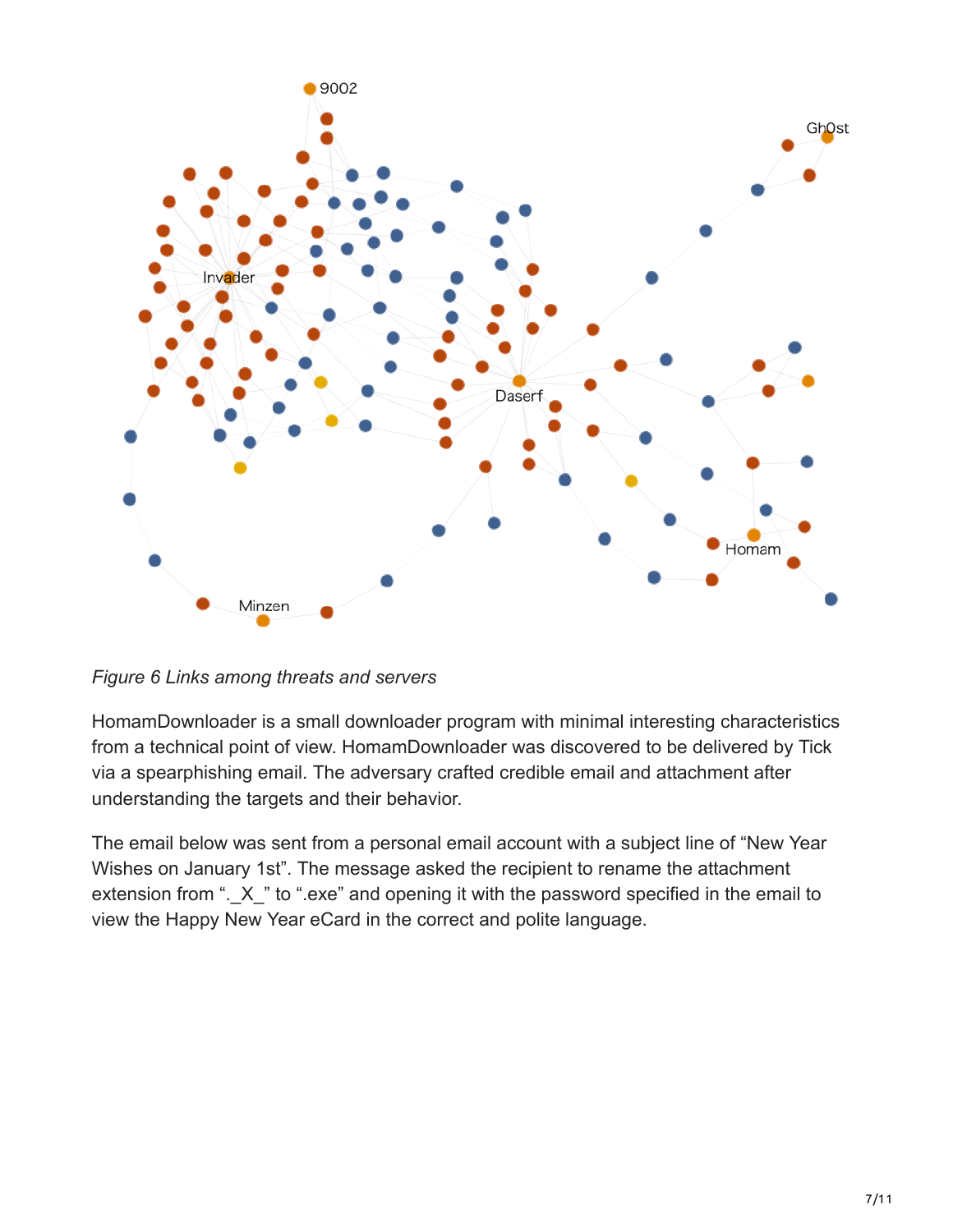| From:<br>$\sim$ $\ll$<br>.ne.jp                    | Sent: 2014/01/01 (7)() 15:18 |    |
|----------------------------------------------------|------------------------------|----|
| To:                                                |                              |    |
| Cc                                                 |                              |    |
| 新年のご挨拶<br>Subject:                                 |                              |    |
| 謹賀新年._X_ (661 KB)<br>Message                       |                              |    |
|                                                    |                              | Ŋ, |
| 様                                                  |                              |    |
| 謹んで新年のご挨拶を申しあげます。                                  |                              |    |
| 昨年中は一方ならぬお引き立てにあずかりまして                             |                              |    |
| まことにありがとうございました。                                   |                              |    |
| 今年も宜しくご支援、ご指導お願い致します。                              |                              |    |
|                                                    |                              |    |
|                                                    |                              |    |
| 添付ファイルは拡張子を「 <sub>・</sub> X_」→「.exe」に変更して起動してください。 |                              |    |
| バスワード「nengajyou」です。                                |                              |    |
|                                                    |                              |    |
| 平成26年                                              |                              |    |
| ******************                                 |                              |    |
|                                                    |                              |    |
|                                                    |                              |    |
|                                                    |                              |    |
|                                                    |                              |    |
| ******************                                 |                              |    |

*Figure 7 Spearphishing Email with HomamDownloader*

The image above is translated to the following in English:

*Dear XXXX,*

*Heartfelt Greetings for the New Year. Thank you very much for your support over the past year. I will greatly appreciate your further guidance and encouragement.*

*Would you please change the file extension of the attachment from ".\_X\_" to ".exe" and open it?*

*Password is "nengajyo".*

For those who are not familiar with Japanese companies, the email must look suspicious, especially given that the executable file attachment has the incorrect file extension. However, this may look legitimate in some cases. Many Japanese companies introduced a file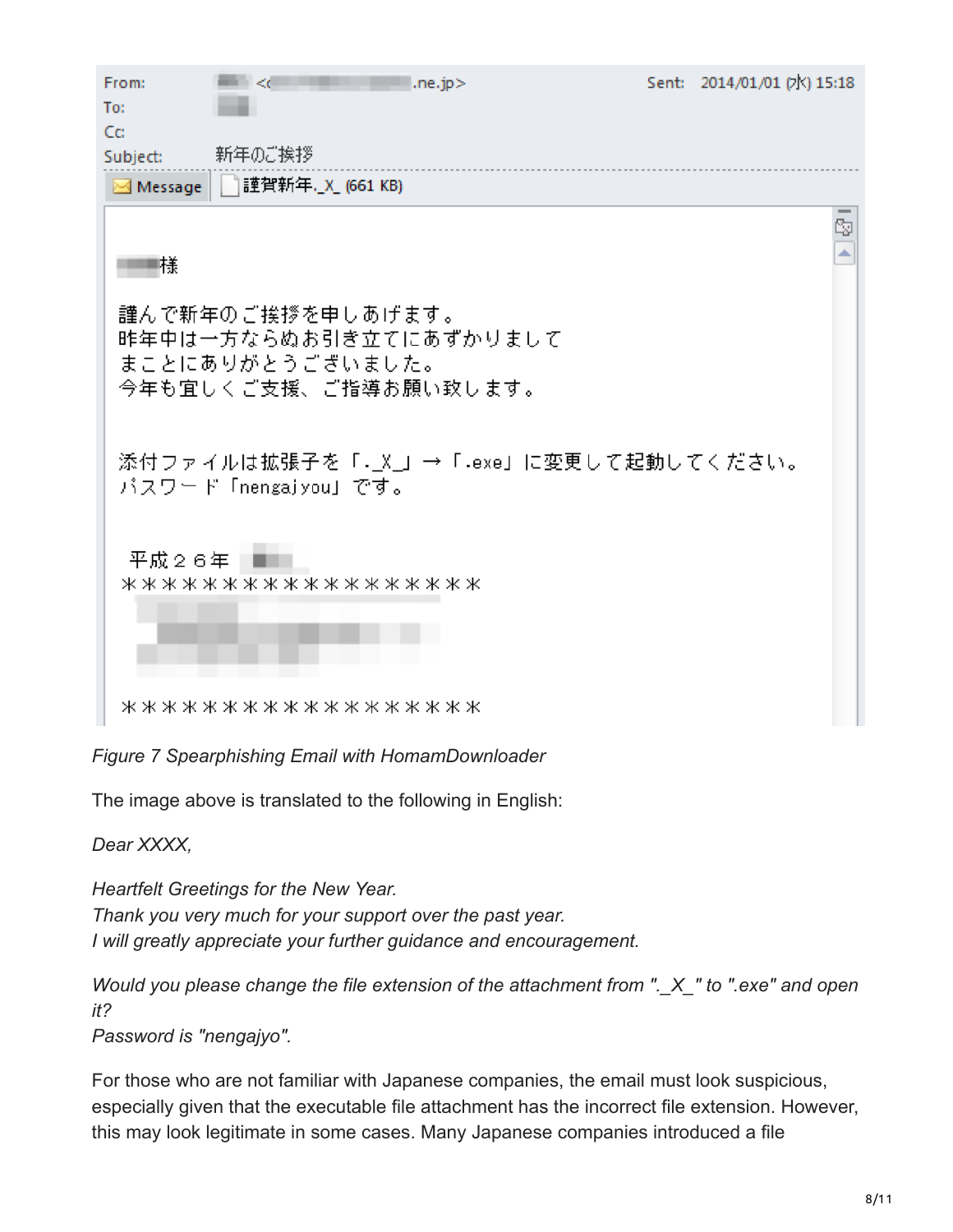encryption system for secure data exchange over email. The system encrypts documents with a user-specified password and often creates a self-extracting (SFX) file for ease of decrypting the file to recipients. When sending the SFX file with a password by email, senders usually rename the file extension from .exe to something else to avoid blocking or detecting the attachment by an email gateway or security product. The adversary may know Japanese enterprise users exchange these emails in such a way and crafts the spearphishing email in the same manner.

In addition to the social engineering email technique, the attacker also employs a trick to the attachment. The actor embedded malicious code to a resource section of the legitimate SFX file created by a file encryption tool, and modified the entry point of the program for jumping to the malicious code soon after the SFX program starts. The malicious code drops HomamDownloader, then jumps back to the regular flow in the CODE section, which in turn asks the user the password and decrypts the file. Therefore, once a user executes the attachment and sees the password dialog on SFX, the downloader dropped by the malicious code starts working even if the user chooses the Cancel on the password window. Should the user become aware of the infection later, it may be difficult to find the cause due to the fact that the original embedded file contained within the SFX is benign.



9/11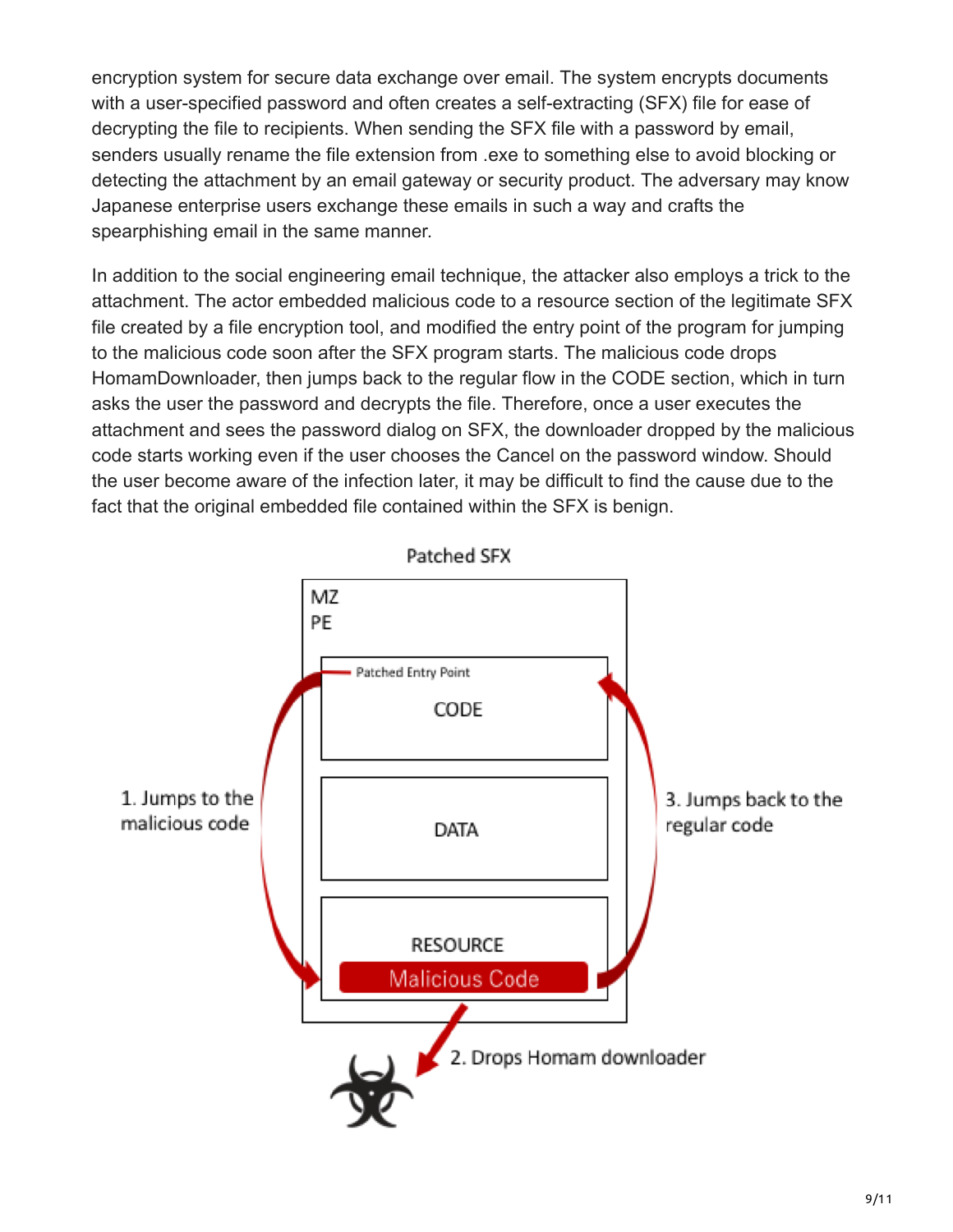# **Conclusion**

Tick was spotted last year, but they are actively and silently attacking various organizations in South Korea and Japan for a number of years. While some of the group's tools, tactics, and procedures (TTPs) have been covered within this article, it is likely there is much that still remains uncovered.

Palo Alto Networks customers are protected by these threats in the following ways:

- 1. All samples discussed are classified as malicious by the WildFire sandbox platform.
- 2. All identified domains have been classified as malicious.
- 3. AutoFocus users can track the malware described in this report using Tick campaign tag and various malware tags.
- 4. Customers running Traps are protected from the discussed threats.

### **Indicator of compromise**

#### SHA256

### **Daserf**

- 04080fbab754dbf0c7529f8bbe661afef9c2cba74e3797428538ed5c243d705a
- f8458a0711653071bf59a3153293771a6fb5d1de9af7ea814de58f473cba9d06
- e8edde4519763bb6669ba99e33b4803a7655805b8c3475b49af0a49913577e51
- 21111136d523970e27833dd2db15d7c50803d8f6f4f377d4d9602ba9fbd355cd
- 9c7a34390e92d4551c26a3feb5b181757b3309995acd1f92e0f63f888aa89423

### Invader

- 0df20ccd074b722d5fe1358b329c7bdebcd7e3902a1ca4ca8d5a98cc5ce4c287
- e9574627349aeb7dd7f5b9f9c5ede7faa06511d7fdf98804526ca1b2e7ce127e
- 57e1d3122e6dc88d9eb2989f081de88a0e6864e767281d509ff58834928895fb

### 9002

- 933d66b43b3ce9a572ee3127b255b4baf69d6fdd7cb24da609b52ee277baa76e
- 2bec20540d200758a223a7e8f7b2f98cd4949e106c1907d3f194216208c5b2fe
- 055fe8002de293401852310ae76cb730c570f2037c3c832a52a79b70e2cb7831

### Minzen

- 797d9c00022eaa2f86ddc9374f60d7ad92128ca07204b3e2fe791c08da9ce2b1
- 9374040a9e2f47f7037edaac19f21ff1ef6a999ff98c306504f89a37196074a2
- 26727d139b593486237b975e7bdf93a8148c52d5fb48d5fe540a634a16a6ba82